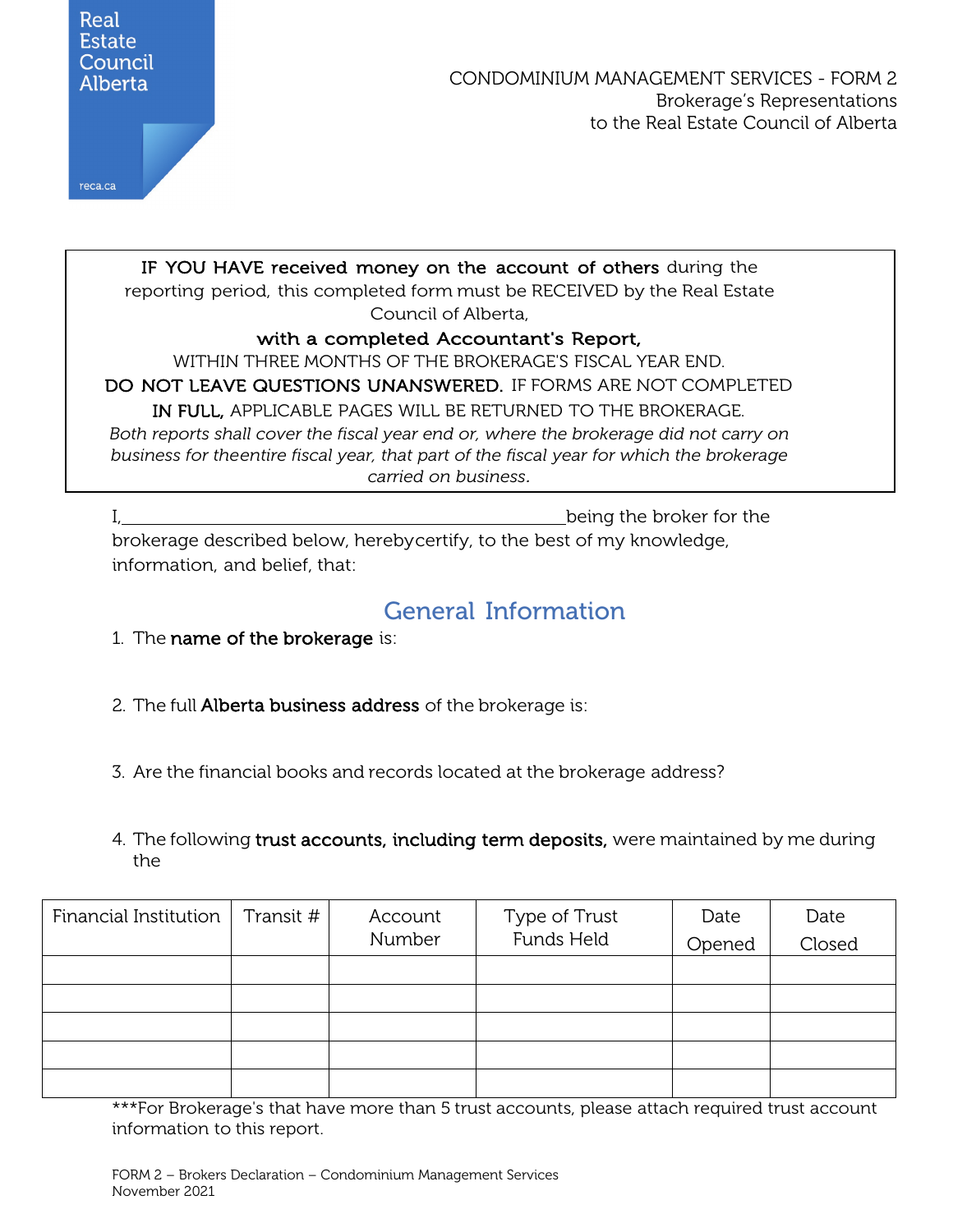## Accounting Information

- 5. My books of account properly reflect all the trust money transactions for condominium management services clients up to the close of business at the fiscal year ending:
- 6. The total of all trust liabilities to my condominium management clients as at the fiscal  $year$  ending  $\frac{1}{\frac{1}{\frac{1}{\sqrt{1-\frac{1}{\sqrt{1-\frac{1}{\sqrt{1-\frac{1}{\sqrt{1-\frac{1}{\sqrt{1-\frac{1}{\sqrt{1-\frac{1}{\sqrt{1-\frac{1}{\sqrt{1-\frac{1}{\sqrt{1-\frac{1}{\sqrt{1-\frac{1}{\sqrt{1-\frac{1}{\sqrt{1-\frac{1}{\sqrt{1-\frac{1}{\sqrt{1-\frac{1}{\sqrt{1-\frac{1}{\sqrt{1-\frac{1}{\sqrt{1-\frac{1}{\sqrt{1-\frac{1}{\sqrt{1-\frac{1}{\sqrt{1-\frac{1}{\sqrt{1-\frac{1}{\sqrt{1-\$

| 7.  | I have kept and maintained on a current basis trust records, recording separately<br>for each condominium corporation, showing particulars of all receipts and<br>disbursements of trust money in respect of condominium corporation and<br>indicating the source from which the money was received, the person(s) to<br>whom it was disbursed and any unexpended balance | $\bigcirc$ Yes<br>$\bigcirc$ No                   |
|-----|---------------------------------------------------------------------------------------------------------------------------------------------------------------------------------------------------------------------------------------------------------------------------------------------------------------------------------------------------------------------------|---------------------------------------------------|
| 8.  | I have received/held trust funds from condominium management services                                                                                                                                                                                                                                                                                                     | $\bigcirc$ Yes<br>$\bigcirc$ No                   |
| 9.  | All trust money received in relation to the Condominium Property Act were<br>deposited within three (3) banking days after the date of receipt,                                                                                                                                                                                                                           | $\bigcirc$ Yes<br>$\bigcirc$ No                   |
|     | 10 I am a signatory on all trust accounts                                                                                                                                                                                                                                                                                                                                 | $\bigcirc$ Yes<br>$\bigcirc$ No                   |
| 11. | Does at least one board member have signing authority on their<br>condominium corporation bank account?                                                                                                                                                                                                                                                                   | $\bigcirc$ Yes<br>$\bigcirc$ No<br>$\bigcirc$ N/A |
| 12. | The total of all balances of funds held in trust accounts as they appear in the<br>books and records is supported by:                                                                                                                                                                                                                                                     |                                                   |
|     | a detailed listing made monthly that shows the amount of trust money held<br>$\bullet$<br>for each condominium corporation and that is reconciled to the trust<br>records                                                                                                                                                                                                 | $\bigcirc$ Yes<br>$\bigcirc$ No                   |
|     | a detailed reconciliation of the trust accounts, made monthly                                                                                                                                                                                                                                                                                                             | $\bigcirc$ Yes<br>$\bigcirc$ No                   |
|     | a record of the reasons for any differences between the total balances in the<br>trust records of the brokerage and the total of all balances of funds in<br>accounts, and that those reconciliations and detailed listings are retained as<br>records supporting the monthly trust comparisons                                                                           | $\bigcirc$ Yes<br>$\bigcirc$ No                   |
|     | 13. Were there trust shortages during the period                                                                                                                                                                                                                                                                                                                          | $\bigcirc$ Yes<br>$\bigcirc$ No                   |